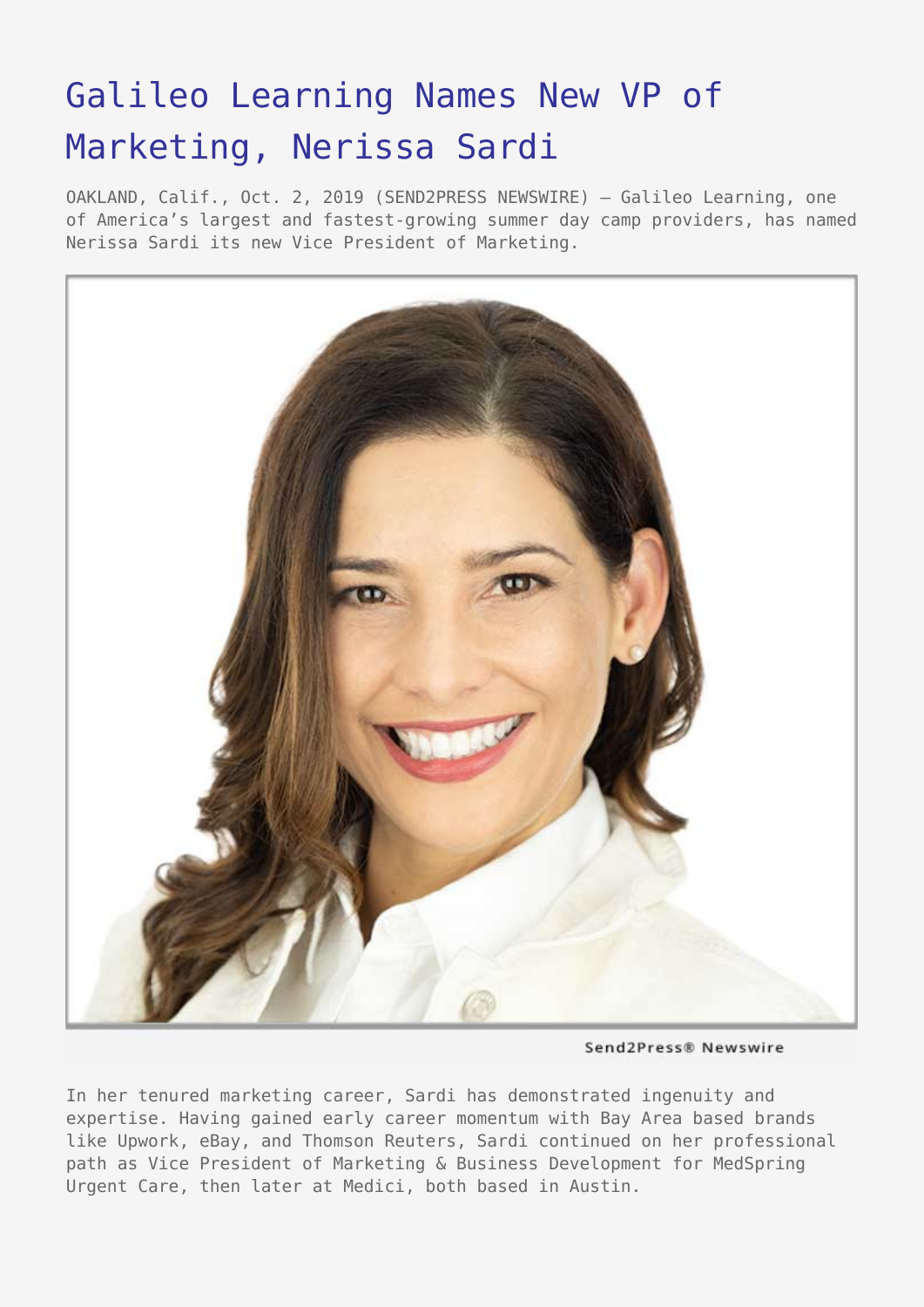Sardi's skill-set includes multiple facets of an ever-changing marketing landscape including branding, public relations, thought leadership, events, channel & product marketing, digital and social media marketing, sponsorships and demand generation & business development.

She's also a two-time CMO Award finalist in the well-respected President's Circle category.

"We're thrilled to have Nerissa join our team," says Chris Goetz, Galileo COO. "She brings an incredible blend of fierce storytelling as a marketer, as well as direct experience with our brand as a customer. We're excited for her to help lead us into Galileo's next round of growth."

"I'm delighted to join this brand beloved by so many, and looking forward to contributing my experience to expose more families to Galileo's mix of worldclass curriculum and passionate, people-focused approach. As a parent, guiding kids to use innovation skills to build a better future is a mission that I'm energized by," says Sardi.



Send2Press® Newswire

## **About Galileo:**

Galileo operates 100+ summer camp programs throughout California and Illinois, where more than 35,000 kids and over 2,500 staff will invent,